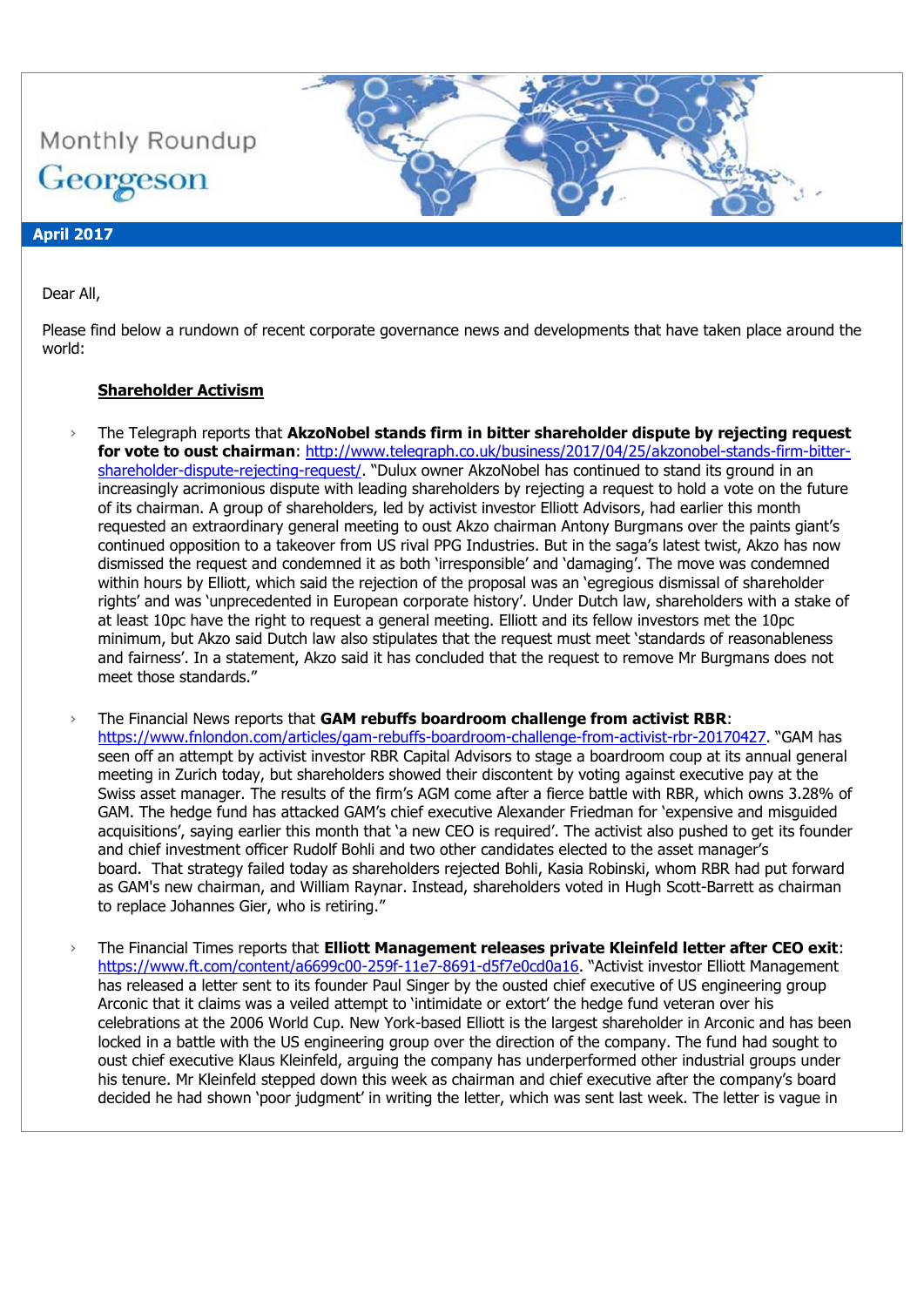making allusions to events at the World Cup and written at times in ungrammatical English."

- › Reuters reports that **Corporate America's top shareholder referee gets tougher on activists**: <http://uk.reuters.com/article/us-iss-activists-idUKKBN1710EH>. "Institutional Shareholder Services Inc, the world's top proxy advisory firm, is making activist investors work harder than ever to earn its backing in corporate control battles in a shift being led by the new man in charge of its recommendations. Since Cristiano Guerra formally took over in January as the head of ISS's special situations research team, the firm's support for activists in proxy fights has fallen to 50 percent of the cases, compared with 60 percent last year, according to data from FactSet and Proxy Insight. Guerra became acting head on Sept. 1 of last year. While it is still early in his tenure, Guerra has indicated a greater willingness to challenge activist funds pushing for changes in corporate boards and strategies, according interviews with advisors, investors, and current and former colleagues."
- › Proxy Monitor have published their **Proxy Season Preview: Shareholder Activism en Marche**: [http://www.proxymonitor.org/Forms/pmr\\_14.aspx.](http://www.proxymonitor.org/Forms/pmr_14.aspx) "This report gives a final review of shareholder-proposal activism in the 2016 proxy season and previews the 2017 season. […] Key findings include: 1) A very small number of shareholders sponsor most shareholder proposals. In 2017, three shareholders – John Chevedden, Kenneth Steiner, and James McRitchie – have sponsored more than one-third of all shareholder proposals. 2) Most shareholders are not engaged in shareholder-proposal activism. In 2016 and 2017 to date, no institutional investor has sponsored a shareholder proposal, except for those affiliated with a labor union or public-employee pension plan or those with a social-investing, public-policy, or religious purpose. Such institutional investors have sponsored only 1% of all shareholder proposals dating back to 2006. 3) Shareholder activism related to social and policy concerns is up. […] 4) Most large publicly traded companies are adopting proxy access, but they have some scope in how to structure these rules. […] 5) No shareholder proposal has received majority support to date in 2017. […]".

## **Europe…**

› Norges Bank Investment Management has published a **Position paper on CEO remuneration**: <https://www.nbim.no/en/transparency/news-list/2017/position-paper-on-ceo-remuneration/>. "As a global investor, our main concern is that CEO remuneration should be value-creating for the company and shareholders. Our position is directed at company boards. The board should ensure that remuneration is driven by long-term value creation and align CEO and shareholder interests. The board should also develop pay practices that are simple and do not put undue strain on corporate governance, provide transparency on total remuneration to avoid unacceptable outcomes, and ensure that all benefits have a clear business rationale. We will invite peer investors to consider shared principles for effective remuneration, and we will discuss with boards how this general position could be applied, taking into consideration the company's specific circumstances." The full paper is available here:

[https://www.nbim.no/contentassets/474d914d7b9b4e538ed2efa60e206259/ceo-remuneration---position](https://www.nbim.no/contentassets/474d914d7b9b4e538ed2efa60e206259/ceo-remuneration---position-paper---norges-bank-investment-management.pdf)[paper---norges-bank-investment-management.pdf.](https://www.nbim.no/contentassets/474d914d7b9b4e538ed2efa60e206259/ceo-remuneration---position-paper---norges-bank-investment-management.pdf) Additionally, Investment & Pensions Europe reports **Pay CEOs in decade-locked shares, says Norway SWF**: [https://www.ipe.com/countries/norway/pay-ceos-in](https://www.ipe.com/countries/norway/pay-ceos-in-decade-locked-shares-says-norway-swf/10018406.article)[decade-locked-shares-says-norway-swf/10018406.article.](https://www.ipe.com/countries/norway/pay-ceos-in-decade-locked-shares-says-norway-swf/10018406.article)

› The BPP Group Steering Group has announced its intention to **review the operation of the Best Practice Principles for Shareholder Voting Research:<https://bppgrp.info/2017-review-terms-reference/>. "The** purpose of the review is to assess the implementation and content of the Best Practice Principles, to ensure that they are achieving the original objectives, and to identify where there is scope to improve practice and transparency. […] The review also aims to ensure that the Principles are capable of being applied in all markets for which voting research and analysis is provided, and by all providers of such services. […] In order to gather the views of stakeholders, a public consultation will be held in the summer of 2017, and an advisory stakeholder panel established to provide input to the preparation of the consultation document and any subsequent revisions to the Principles. The review will be overseen by a steering group comprising representatives from the current signatories to the Principles and an independent chair, Chris Hodge (formerly Director of Corporate Governance at the UK Financial Reporting Council and chair of the European Corporate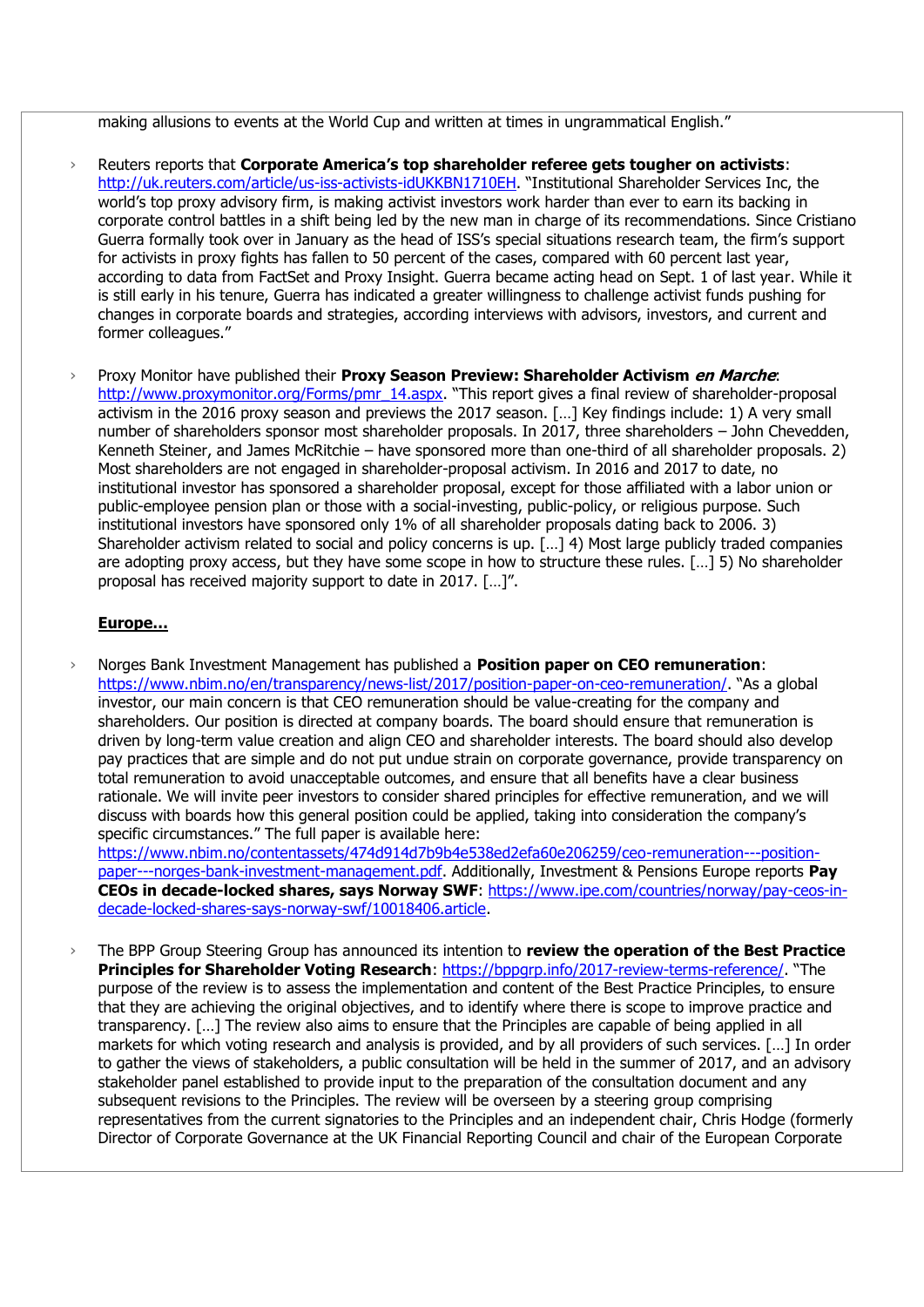### Governance Codes Network)."

### **…and beyond**

› The Organisation for Economic Co-operation and Development has published the **OECD Corporate Governance Factbook 2017**:<http://www.oecd.org/daf/ca/corporate-governance-factbook.htm>. "This 2017 edition of the OECD Corporate Governance Factbook is an important complement to the G20/OECD Principles of Corporate Governance. The Factbook tracks how countries are actually implementing the Principles, which offer a comprehensive set of recommendations to policy makers to support sound corporate governance frameworks. The OECD Corporate Governance Factbook supports the implementation of good corporate governance practices by providing an easily accessible and up-to-date, factual underpinning for understanding countries' institutional, legal and regulatory frameworks. Governments may use the Factbook to compare their own frameworks with that of other countries or to obtain information about practices in specific jurisdictions." The full document is available here: [http://www.oecd.org/daf/ca/Corporate-Governance-Factbook.pdf.](http://www.oecd.org/daf/ca/Corporate-Governance-Factbook.pdf)

## **UK**

› The House of Commons Business, Energy and Industrial Strategy Committee has published its **Corporate**  Governance inquiry report: [http://www.parliament.uk/business/committees/committees-a-z/commons](http://www.parliament.uk/business/committees/committees-a-z/commons-select/business-energy-industrial-strategy/news-parliament-2015/corporate-governance-report-published-16-17/)[select/business-energy-industrial-strategy/news-parliament-2015/corporate-governance-report-published-16-](http://www.parliament.uk/business/committees/committees-a-z/commons-select/business-energy-industrial-strategy/news-parliament-2015/corporate-governance-report-published-16-17/) [17/](http://www.parliament.uk/business/committees/committees-a-z/commons-select/business-energy-industrial-strategy/news-parliament-2015/corporate-governance-report-published-16-17/). "The Committee recommends a series of actions on executive pay, a new and stronger voluntary code of governance for private companies, better reporting by companies on how directors fulfil their duties and responsibilities and a major expansion of the role and powers of the Financial Reporting Council (FRC), with a new rating system for companies to be assessed for their corporate governance performance. On executive pay, the Committee calls for businesses to simplify the structure of executive pay and put an end to long-term incentive plans (LTIPs), which lack transparency and which can distort decision-making. The Committee also suggests workers be represented on remuneration committees and for the chairs of remuneration committees to be expected to resign if shareholders fail to approve the company's pay policy. The report calls for companies to explain their pay policies better, including by publishing pay ratios annually. On gender diversity, the Committee calls for the Government to set a target that from May 2020 at least half of all new appointments to senior and executive management level positions in the FTSE 350 and all listed companies should be women, and for companies to explain if they fail to achieve this ambition." The full report is available here: [https://www.publications.parliament.uk/pa/cm201617/cmselect/cmbeis/702/702.pdf.](https://www.publications.parliament.uk/pa/cm201617/cmselect/cmbeis/702/702.pdf)

### › The Financial News reports that **Legal & General gets feistier on pay**:

<https://www.fnlondon.com/articles/legal-general-gets-feistier-on-pay-20170404>. "The UK's biggest shareholder seems to be getting feistier. In 2016, Legal & General Investment Management voted against management at company general meetings 10% of the time, up from 8% the year before – with more of its opposition based on pay. LGIM, which has £902 billion under management, voted at over 3,000 company meetings around the world during 2016. It went against the management line on at least one vote at 56% of the meetings, up from 52% the year before, the company said in its annual governance report, released today. The votes driving LGIM's opposition were primarily on remuneration for company bosses – but also on the composition of boards, including the number of women; corporate strategy, succession-planning or the lack of it, and finally, climate change – business moves to combat it, or to plan and adjust for it."

› The Financial Times reports that **AstraZeneca suffers shareholder rebellion on pay**: <https://www.ft.com/content/87377a2a-2b29-11e7-9ec8-168383da43b7>. "AstraZeneca suffered a significant protest among shareholders on pay as the Anglo-Swedish drugmaker said generic competition on key medicines dragged down sales in the first quarter. Almost 40 per cent of investors opposed the company's pay report for 2016 – in a non-binding vote – displaying dissatisfaction with a loosening of the conditions of a long-term incentive scheme. No new awards are being made under the scheme from this year. A binding vote on overall pay policy was supported by 96 per cent of shareholders."

› The Financial News reports that **Influential adviser tells Barclays investors not to re-elect Staley**: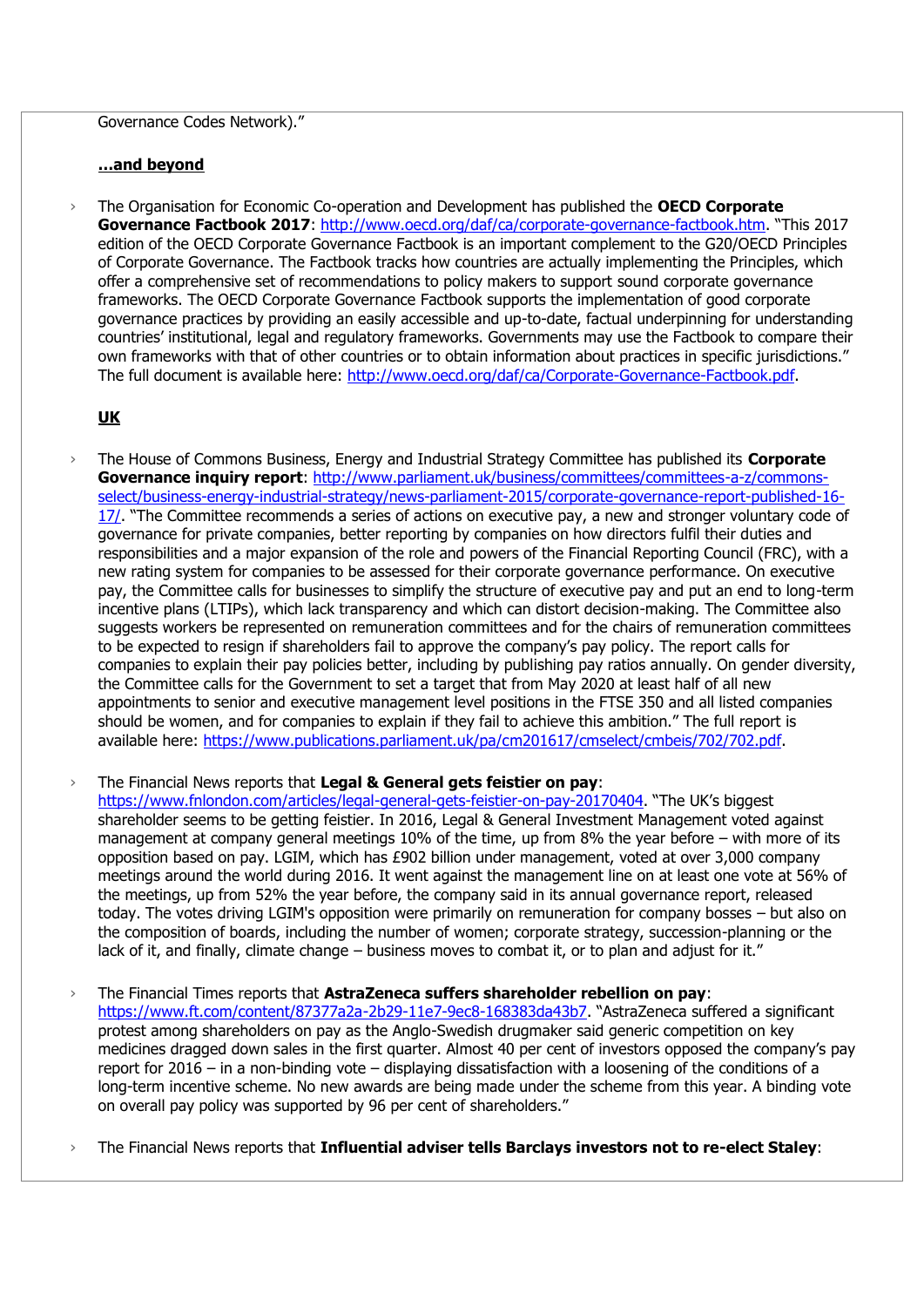[https://www.fnlondon.com/articles/influential-adviser-tells-barclays-investors-not-to-re-elect-staley-20170427.](https://www.fnlondon.com/articles/influential-adviser-tells-barclays-investors-not-to-re-elect-staley-20170427) "Barclays's chief executive Jes Staley could find himself under pressure at this year's annual general meeting after an influential corporate governance adviser said the bank's investors should not vote for his re-election. The recommendation from ISS follows the revelation earlier in April that the CEO had attempted to uncover the identity of a whistleblower at the bank last year. Staley is now being investigated over the matter by the Financial Conduct Authority and the Prudential Regulation Authority. In light of this, ISS said an abstain vote at the bank's May 10 AGM is 'considered warranted'." Additionally, City AM reports that **Barclays chairman Sir Ian Cheshire to reduce board commitments amid shareholder pressure ahead of AGM**: <http://www.cityam.com/263708/barclays-chairman-sir-ian-cheshire-reduce-board-commitments>. "Barclays chairman Sir Ian Cheshire is to reduce the number of boards he sits on amid investor unrest. Shareholder advisory groups have raised concerns over Cheshire and chief executive Jes Staley. Glass Lewis has advised investors to vote against the re-election of Cheshire, suggesting he may be 'over-boarded'. Institutional Shareholder Services (ISS) recommended that shareholders vote for Cheshire, but noted that his position was 'not without concern' because of his 'significant external time commitments'. A note said: 'This situation will be reviewed ahead of the next AGM.'"

### › The Financial Times reports that **Aggreko pulls pay plan after investors resist**:

<https://www.ft.com/content/326a3796-2b59-11e7-bc4b-5528796fe35c></u>. "Aggreko, the generator-hire company, has become the latest UK group to pull an executive pay plan after hitting resistance from investors. Shareholders in the FTSE 250 group were due to vote on Thursday on the package, which would have given directors shares equal to 75 per cent of their salary if they stayed at the company for three years, regardless of performance. But Aggreko opted not to put the proposal to a vote at the annual general meeting. Ken Hanna, chairman of Aggreko, said the board had decided not to proceed despite expecting the measures to be approved because it did not feel 'comfortable' introducing the package given the level of support from shareholders for the share award plan."

› Sky News reports that **BP slashes Dudley's maximum payout by £5m to avert new revolt**: [http://news.sky.com/story/bp-slashes-dudley8217s-maximum-payout-by-1635m-to-avert-new-revolt-](http://news.sky.com/story/bp-slashes-dudley8217s-maximum-payout-by-1635m-to-avert-new-revolt-10823937)[10823937](http://news.sky.com/story/bp-slashes-dudley8217s-maximum-payout-by-1635m-to-avert-new-revolt-10823937). "Crucially, though BP has bowed to investors' demands to toughen the criteria for awarding bonuses to executives. Under the plans to be published this week, Mr Dudley will receive half his maximum annual bonus entitlement – about £1.66m, or 112.5% of his base salary – if the company achieves on-target levels of performance. Previously, he could earn 150% of his salary in short-term bonuses just for meeting those targets. City sources said the company had informed shareholders that it would also scrap the matching element of Mr Dudley's short-term incentive scheme, which meant that he could previously earn as much as an additional £2.2m annually by deferring the payment of up to two-thirds of the bonus award for three years. Excluding pension contributions and other payments, Mr Dudley's maximum annual pay over the next three years will be roughly £12.2m – comprising his salary, an annual bonus of £3.33m and an LTIP award worth up to  $E$ 7.4m. That compares to a total package previously valued at up to  $E$ 17.4m including the matching share awards – meaning that BP has axed more than £5m of potential pay for its chief executive."

› The Financial Times reports that **Reckitt Benckiser cuts CEO pay after investor revolt**: <https://www.ft.com/content/cc5ac758-1533-11e7-b0c1-37e417ee6c76>. "Rakesh Kapoor, the third highest-paid FTSE 100 chief executive in 2015, had his pay cut more than a third last year as Reckitt Benckiser bowed to shareholder pressure by denying him a bonus and slashing his long-term incentive benefits. Mr Kapoor received a total pay packet of £14.6m last year, according to the annual report from the maker of brands such as Air Wick fresheners, Durex condoms and Nurofen painkillers published on Friday, down from £25.5m in 2015. He would have been entitled to an additional £14m last year – mostly from a long-term incentive plan – had the remuneration committee not decided 'to exercise discretion' in curbing his pay, according to the report. The household goods company also said that when calculating Mr Kapoor's pay in the next two years, it would exclude the boost to earnings per share expected from the UK group's \$17bn takeover of Mead Johnson, the US baby food group."

› Bloomberg reports that **U.K. Companies Are Disclosing Gender Pay Gaps and They're Huge**: [https://www.bloomberg.com/news/articles/2017-04-24/u-k-companies-are-disclosing-gender-pay-gaps-and](https://www.bloomberg.com/news/articles/2017-04-24/u-k-companies-are-disclosing-gender-pay-gaps-and-they-re-huge)[they-re-huge](https://www.bloomberg.com/news/articles/2017-04-24/u-k-companies-are-disclosing-gender-pay-gaps-and-they-re-huge). "As British companies prepare to make public the difference between what their male and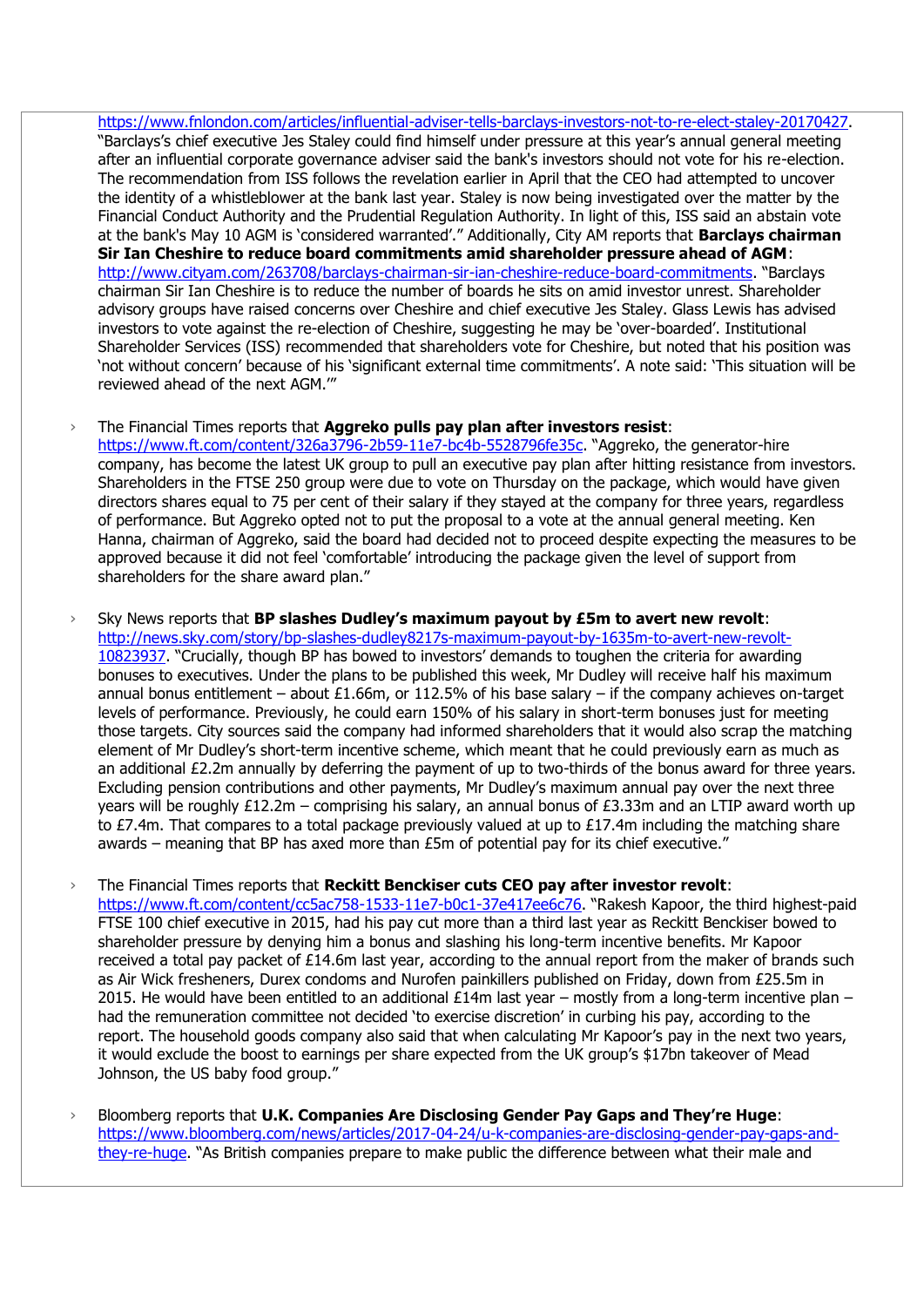female employees earn, early reports from a handful of companies have revealed pay gaps as high as 36 percent – twice the national average. Virgin Money disclosed that men who work at the bank earn, on average, 36 percent more than women. At asset manager Schroders Plc, the pay gap was 31 percent. Utility SSE Plc reported an average pay gap of 23.4 percent, and consulting firm PwC said it found a 15 percent difference in pay. The companies released the numbers ahead of a new law that requires companies to calculate the difference between the average and median hourly pay rates for all male and female employees, with and without bonus. All companies will be required to publish the results of their pay-gap analysis on their websites by April 2018, a measure that supporters say will help close the gulf in compensation."

# **France**

› Le Monde reports (in French) that **Rémunération des patrons: les entreprises sous pression ("Executive remuneration: companies under pressure")**:

[http://www.lemonde.fr/economie/article/2017/04/15/remuneration-des-patrons-les-entreprises-sous](http://www.lemonde.fr/economie/article/2017/04/15/remuneration-des-patrons-les-entreprises-sous-pression_5111735_3234.html)pression 5111735 3234.html. "The high season of annual general meetings, which has just begun, brings back under the spotlight the controversial theme of the executive remuneration. This is certainly a traditional area of controversy, but it risks deteriorating further in the middle of the highly charged presidential campaign. 'The remuneration of directors is the main topic of the 2017 general meetings, at the heart of both the concerns of public opinion and the requirements of shareholders,' said Bénédicte Hautefort, editor of L'Hebdo des AG. Several major international investors, starting with BlackRock and the Norwegian sovereign wealth fund, have said they intend to fight excesses."

› Les Echos reports (in French) that **La place de Paris réfléchit à des actions à droits de vote multiple ("The Paris stock exchange reflects on multiple voting shares")**: [https://www.lesechos.fr/finance](https://www.lesechos.fr/finance-marches/marches-financiers/0211992209502-la-place-de-paris-reflechit-a-des-actions-a-droits-de-vote-multiple-2081321.php#xtor=CS1-33)[marches/marches-financiers/0211992209502-la-place-de-paris-reflechit-a-des-actions-a-droits-de-vote](https://www.lesechos.fr/finance-marches/marches-financiers/0211992209502-la-place-de-paris-reflechit-a-des-actions-a-droits-de-vote-multiple-2081321.php#xtor=CS1-33)[multiple-2081321.php#xtor=CS1-33.](https://www.lesechos.fr/finance-marches/marches-financiers/0211992209502-la-place-de-paris-reflechit-a-des-actions-a-droits-de-vote-multiple-2081321.php#xtor=CS1-33) "The principle of 'one share-one vote' is no longer the golden rule for stock exchange listings. Facebook, LinkedIn, Alphabet, Alibaba or Snap have not applied it. Unlike a number of stock exchanges, the Paris Stock Exchange does not allow multiple voting shares. This situation could nevertheless change. The High Legal Committee (HCJ) has just begun to reflect on this point. This body, created under the impetus of the Autorité des marchés financiers (AMF) and the Banque de France, is responsible for proposing reforms to promote the legal competitiveness of the financial center of Paris."

# **Germany**

- › Reuters reports that **Munich Re shareholders reject management pay system at AGM**: <http://www.reuters.com/article/munich-re-agm-pay-idUSFWN1HY0YL>. "A majority of shareholders rejected German reinsurance group Munich Re's management pay policy on Wednesday, following criticism of the remuneration system by shareholder adviser Institutional Shareholder Services (ISS). Supervisory board Chairman Bernd Pischetsrieder said at the group's annual general meeting that shareholders representing only just over 34 percent of votes had approved the pay policy. ISS earlier this week said shareholders should vote against Munich Re's pay policy because it was not transparent enough and contained only vague information on management targets. The shareholder vote is not binding for Munich Re, but Pischetsrieder said the group would discuss the matter with ISS."
- › The Financial Times reports that **Focus on executive pay expected to sharpen as German poll looms**: <https://www.ft.com/content/f1733428-157c-11e7-b0c1-37e417ee6c76>. "Along with pensioners making the most of free buffets, wrangling over executive pay is a fixture of German shareholder meetings. But this year the debates are likely to be sharper than ever. With a general election looming, Germany's Social Democrats, the junior partners in Angela Merkel's ruling grand coalition, have put forward a plan to rein in top executive pay at listed corporations. The SPD plans come as the shareholder voting season approaches in Germany and elsewhere. Pay has also risen up the agenda in Europe with the EU agreeing on rules that will give investors at listed groups a remuneration vote at least every four years. The SPD's law would limit tax deductibility of the pay of management board members to €500,000; let shareholders agree a maximum multiple for executive pay in relation to the average salary in a company; and give the supervisory board the right to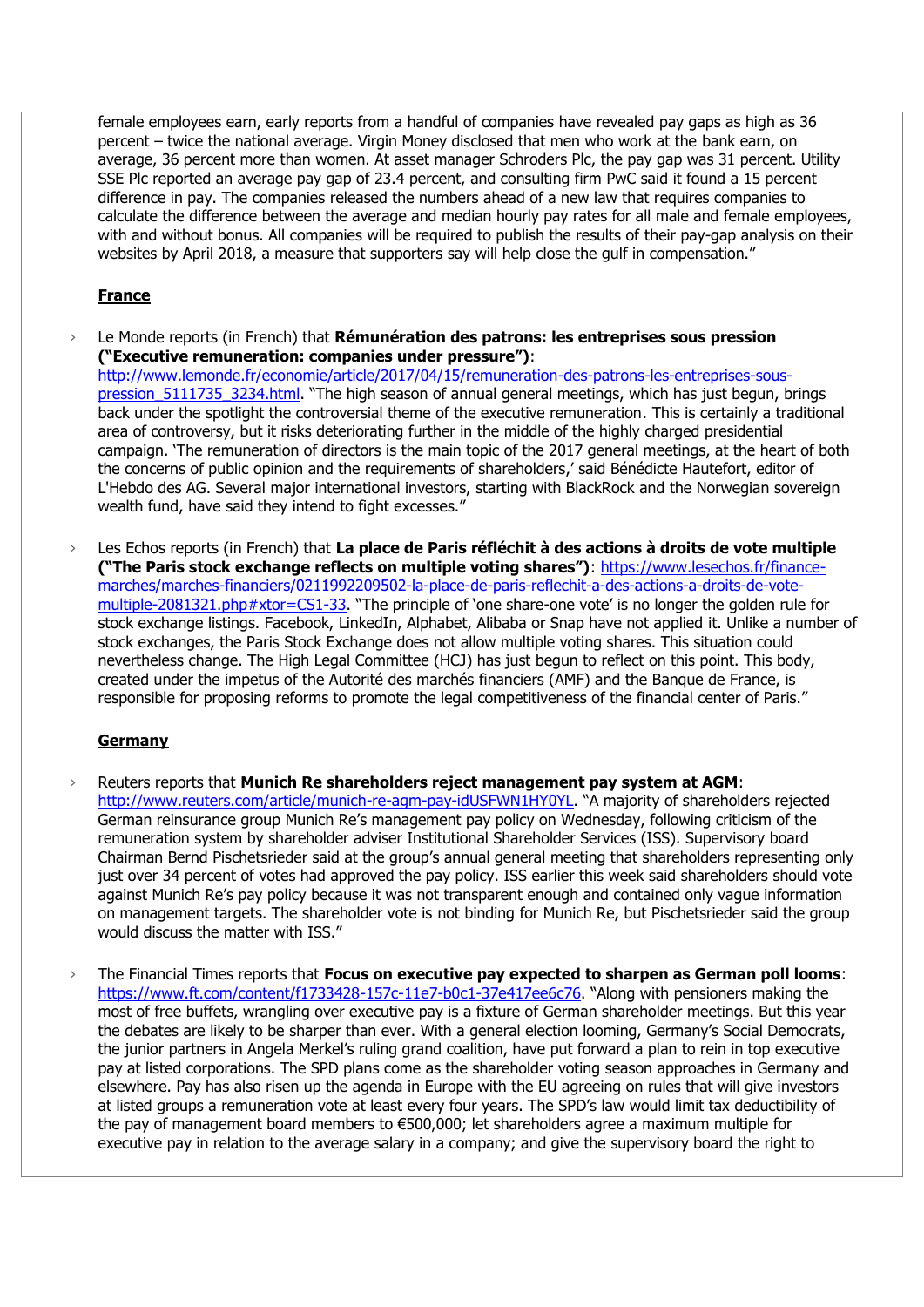reduce some payments in the case of misconduct or poor performance."

- › Handelsblatt reports that **Deutsche Börse Shareholder Adviser Refuses to Back CEO**: <https://global.handelsblatt.com/finance/deutsche-borse-shareholder-adviser-refuses-to-back-ceo-754881>. "An influential advisory firm for Deutsche Börse shareholders has advised clients not to back the exchange's Chief Executive Carsten Kengeter at an annual shareholders meeting next month, Handelsblatt has learned. Glass Lewis said the failed merger with the London Stock Exchange and allegations of insider trading against Mr. Kengeter were enough reason for a vote of no confidence in management at the May 17 meeting. While such votes are non-binding in German companies, stiff resistance from shareholders will often force CEOs to resign. Glass Lewis criticized plans to clear management of responsibility for the failed LSE deal and encouraged shareholders to vote against the measure at the May meeting: 'We believe that, in light of the failed merger, there are differing views about the performance of the executive and supervisory boards,' the firm said in its recommendation, which Handelsblatt has obtained. The firm also highlighted an ongoing investigation by Frankfurt prosecutors into whether Mr. Kengeter engaged in insider trading related to the merger's initial announcement. Mr. Kengeter has denied the charges and hopes to get his name cleared, but Glass Lewis argued it would be unwise to issue a vote of confidence in the CEO while the investigation was ongoing."
- › Bloomberg reports that **Daimler Shareholder Demands Right to Be Naked at Annual Meeting**: [https://www.bloomberg.com/news/articles/2017-03-29/daimler-shareholder-demands-right-to-be-naked-at](https://www.bloomberg.com/news/articles/2017-03-29/daimler-shareholder-demands-right-to-be-naked-at-annual-meeting)[annual-meeting](https://www.bloomberg.com/news/articles/2017-03-29/daimler-shareholder-demands-right-to-be-naked-at-annual-meeting). "Daimler AG's annual meeting threatened to veer off course for a second year after a shareholder pontificated on his right to be naked. Wilm Diedrich Mueller, well-known for pranking gatherings at companies ranging from Allianz SE to Bayer AG, used his allotted speaking time to criticize the board because he hadn't been invited to appear in 'species-appropriate attire.' In other words: his birthday suit. 'I'm grateful you didn't already put into action your understanding of species-appropriate attire,' Daimler Chairman Manfred Bischoff responded. 'My definition of species-appropriate attire and that of the broad majority of people here, is different than yours.'"

## **Switzerland**

- › Reuters reports that **Credit Suisse AGM approves executive bonuses despite opposition**: <https://uk.reuters.com/article/uk-credit-suisse-gp-agm-idUKKBN17U1Z9>. "Credit Suisse shareholders on Friday approved proposed compensation for its top managers and board of directors despite significant opposition to its decision to pay bonuses after a 2.7 billion Swiss franc (2.1 billion pounds) loss in 2016. Investors holding 59.6 percent of the voting rights supported short-term bonuses of 17 million francs for Credit Suisse's executive management team, down from 81.5 percent in the corresponding vote at last year's annual meeting. Senior management at Credit Suisse, Switzerland's second-biggest bank, had volunteered a 40 percent cut in their bonuses amid unrest over the pay packets. The board of directors also offered to freeze their pay."
- › Reuters reports that **GAM shareholders veto execs' bonuses**: [http://www.reuters.com/article/gam](http://www.reuters.com/article/gam-holding-agm-bonuses-idUSL8N1HZ5C8)[holding-agm-bonuses-idUSL8N1HZ5C8.](http://www.reuters.com/article/gam-holding-agm-bonuses-idUSL8N1HZ5C8) "GAM Holding shareholders on Thursday blocked up to 16 million Swiss francs (\$16.1 million) in bonuses for the Swiss asset manager's senior management, the strongest example yet of a backlash in Switzerland over executive pay. It is apparently the first time in Switzerland that shareholders have blocked bonuses for senior management, according to shareholder advisory group Ethos. The run-up to GAM's annual general meeting (AGM) had been dominated by a campaign from activist investor RBR Capital Advisors to gain three GAM board seats, part of a broader effort to cut costs at GAM and replace the chief executive."

## **Ireland**

› The Irish Times reports that **Advisory firm says main shareholder in Glanbia has too much sway**: [http://www.irishtimes.com/business/agribusiness-and-food/advisory-firm-says-main-shareholder-in-glanbia](http://www.irishtimes.com/business/agribusiness-and-food/advisory-firm-says-main-shareholder-in-glanbia-has-too-much-sway-1.3056802)[has-too-much-sway-1.3056802](http://www.irishtimes.com/business/agribusiness-and-food/advisory-firm-says-main-shareholder-in-glanbia-has-too-much-sway-1.3056802). "The main shareholder in listed agribusiness group Glanbia holds too much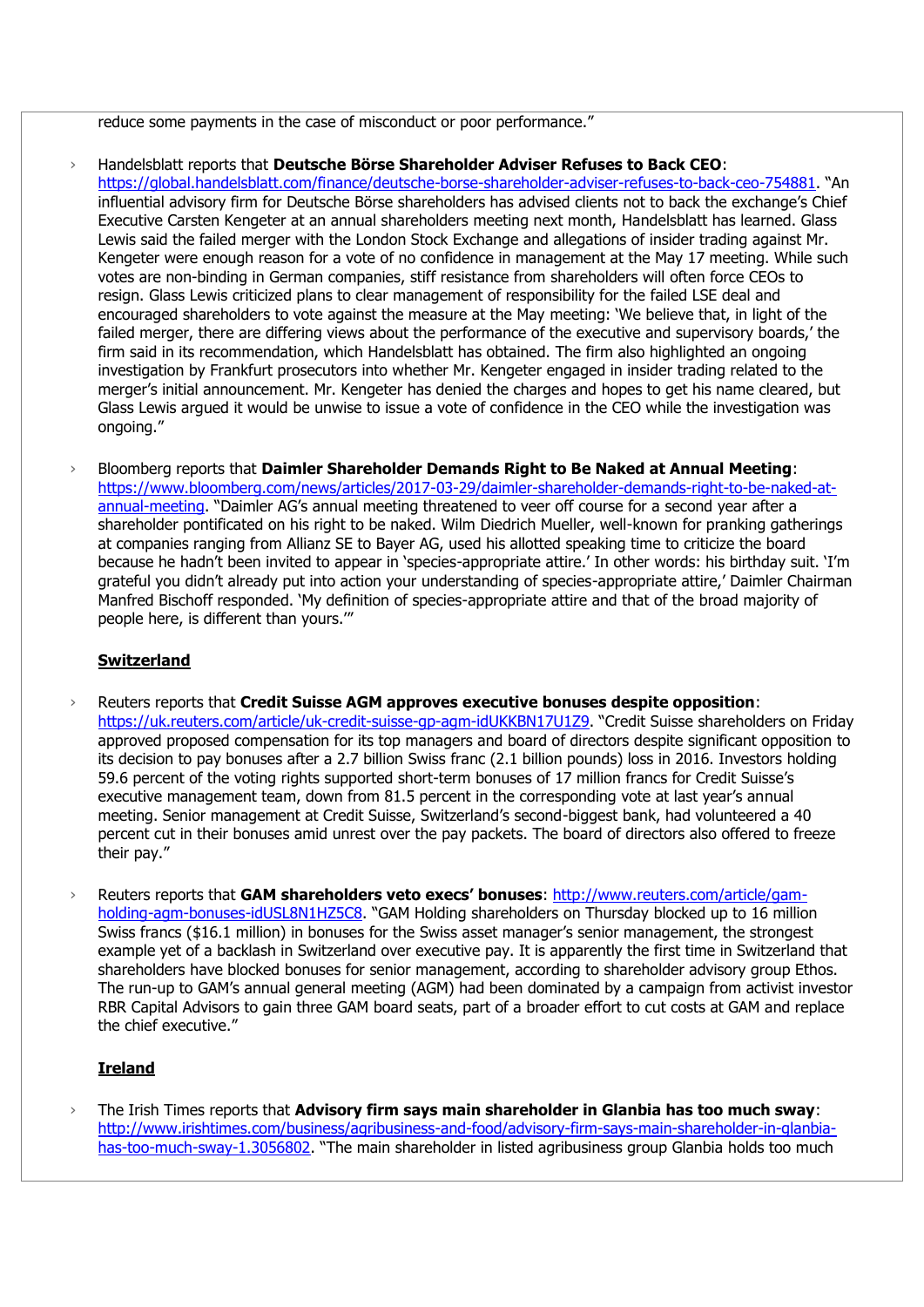sway over the company's board, according to an influential advisory firm, which has urged investors to reject the re-election of three directors at the company's upcoming annual general meeting. Institutional Shareholder Services (ISS), which advises major investment firms on corporate governance issues, has recommended that shareholders vote against the re-election of Glanbia's chairman Henry Corbally and fellow co-op representatives on the board Martin Keane and Patrick Murphy at the group's AGM in Kilkenny on Wednesday. All three are members of the major shareholder – the Glanbia Co-operative Society. ISS noted that the three serve as non-independent members of the group's audit and remuneration committees, which is contrary to best practice guidelines for corporate governance."

## **Denmark**

› FinansWatch reports that **Institutional investors are increasingly active at AGMs**: [http://finanswatch.dk/asset\\_management/article9462270.ece](http://finanswatch.dk/asset_management/article9462270.ece). "And interest in the general assemblies, also known as AGMs, is increasing, especially among institutional investors. 'What we're seeing is that there's significantly more capital present at general assemblies today than earlier on. This doesn't mean that there are necessarily more people present, but the ones attending represent larger amounts than before,' says Michael Kjøller-Petersen, Chief Executive for Computershare in Denmark. According to Kjøller-Petersen, this is due to a growing number of professional investors showing up to exert active ownership, either by way of actual voting, or by putting forward comments and requests from the rostrum. […] When investors vote, typically remuneration and bonus schemes draw the most votes both for and against. But in Georgeson's review for Computershare, it appears that subjects such as stock buybacks, issuance of new stock, and changes in regulations give rise to activity among investors in Danish companies. According to Danish law, companies are required to put remuneration for board members and top management up for a vote at the annual general assembly. And while Danish remuneration levels have typically been lower than in e.g. British or American companies, that is changing, says Kjøller-Petersen."

## **Italy**

› Reuters reports that **Italy orders Vivendi to cut stake in either Telecom Italia or Mediaset**: <http://www.reuters.com/article/us-mediaset-vivendi-regulator-idUSKBN17K2HS>. "An Italian regulator ordered French media group Vivendi on Tuesday to cut its stake in either Telecom Italia or broadcaster Mediaset within a year, ruling it was in breach of rules designed to prevent a concentration of power. Vivendi, which aims to build a media empire in southern Europe, is the biggest single shareholder in Italy's main telecoms firm, with 24 percent, and recently acquired 28.8 percent of Mediaset, the country's biggest private broadcaster. In its ruling, communications authority AGCOM found Vivendi exercised significant influence over both firms and was therefore in breach of the anti-trust rules. It threatened to fine Vivendi an amount equal to between 2 and 5 percent of its revenues unless it complied with the divestment. The authority did not say how much Vivendi would need to divest in either company but ordered the French group to present it with a 'specific plan of action' within 60 days."

# **United States**

› The Financial Times reports that **Wells Fargo record shareholder rebellion does not mark end of woes**:<https://www.ft.com/content/33e0efc4-29f2-11e7-9ec8-168383da43b7>. "The shareholder vote against Wells Fargo directors on Tuesday was larger than anything seen at a big US bank during the financial crisis but without Warren Buffett's help the rebellion would have been even bigger. For four board members, only the support of the billionaire investor's Berkshire Hathaway prevented them from being removed from office in the wake of the bank's bogus accounts debacle. Chairman Stephen Sanger, who received backing from only 56 per cent of total votes cast at the bank's fiery annual meeting, was among those saved by Berkshire. Wells's biggest shareholder used its 10 per cent stake to vote in favour of all 15 directors, even though the share price drop that followed the revelations about its sales practices cost the bank its status as the world's most valuable." Additionally, BBC News reports that **Wells Fargo claws back another \$75m from former bosses**:<http://www.bbc.co.uk/news/business-39556808>. "Wells Fargo has clawed back a further \$75m (£60.3m) from two former executives in the wake of a fake accounts scandal. Former boss John Stumpf will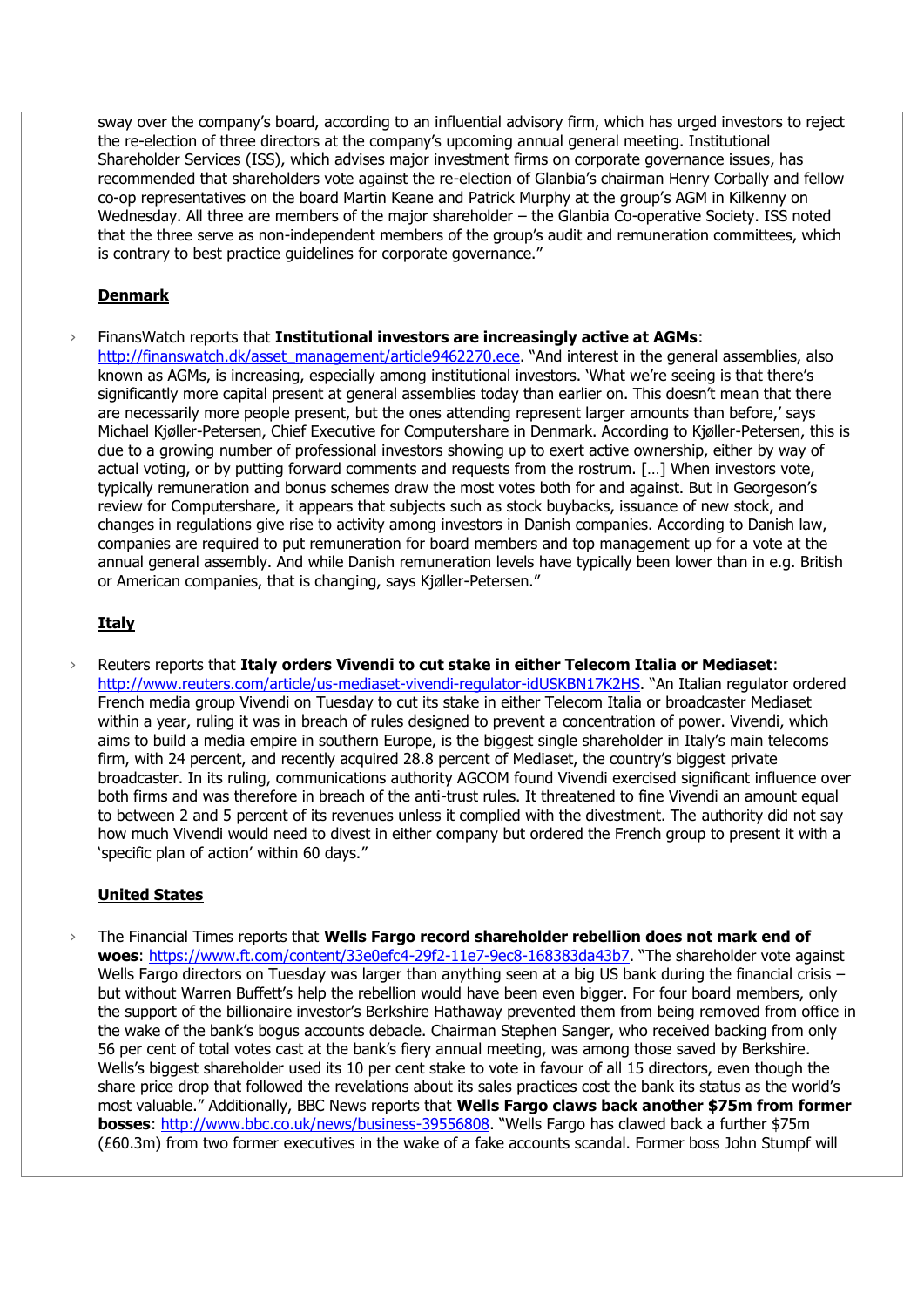give back \$28m, while Carrie Tolstedt will lose share options worth \$47m."

› Bloomberg reports that **Shareholder Advocacy Shut Down in Republican Plan**: <https://www.bna.com/shareholder-advocacy-tool-n57982086844/>. "A shareholder tool used to advocate for changes in corporate behavior would be effectively shut down under the latest Republican plan to roll back the Dodd-Frank Act. U.S. House Financial Services Committee Chairman Jeb Hensarling wants to require anyone seeking to put a proposal on the corporate ballot to hold a minimum of 1 percent of a company's outstanding stock for three years. Currently, shareholders with as little as \$2,000 in shares for a year or more can do so." Additionally, the Council of Institutional Investors announced that **Institutional Investors Oppose Key Provisions of the Financial CHOICE Act:** [http://www.cii.org/choice\\_act\\_press\\_release](http://www.cii.org/choice_act_press_release). "In a letter delivered today to House Financial Services Committee Chairman Jeb Hensarling and Ranking Member Maxine Waters, CII outlines troubling ways that the Financial CHOICE Act threatens fundamental shareholder protections. In particular, CII is alarmed by provisions that: 1) Set prohibitively costly hurdles on shareholder proposals. […]; 2) Roll back curbs on abusive pay practices. […]; 3) Restrict the right of shareholders to vote for directors in contested elections for board seats. […]; 4) Create an intrusive new regulatory scheme for proxy advisors that provide shareholders with independent research they need to vote responsibly. […]; 5) Shackle the Securities and Exchange Commission (SEC) with excessive cost-benefit analysis requirements. […]"

› Pensions & Investments reports that **BlackRock opposes shareholder proposal critical of firm's proxy voting on executive compensation**:

[http://www.pionline.com/article/20170418/ONLINE/170419868/blackrock-opposes-shareholder-proposal](http://www.pionline.com/article/20170418/ONLINE/170419868/blackrock-opposes-shareholder-proposal-critical-of-firms-proxy-voting-on-executive-compensation)[critical-of-firms-proxy-voting-on-executive-compensation.](http://www.pionline.com/article/20170418/ONLINE/170419868/blackrock-opposes-shareholder-proposal-critical-of-firms-proxy-voting-on-executive-compensation) "BlackRock's board of directors recommended voting against a shareholder proposal critical of the money manager's proxy voting on executive compensation at companies in which it invests, the company's proxy statement disclosed. The proposal, which calls for a reevaluation of BlackRock's proxy-voting policies, states that BlackRock approved 99% of votes on CEO pay packages in the year ended June 30. 'This level of support was higher than that of other investment managers; the average approval rating of 200 fund families was 89% support,' it said. BlackRock, in its recommendation to vote against the proposal, said a nearly identical proposal at its 2016 annual meeting was voted down by 95% of shareholders. 'We do not believe that additional reporting on the stewardship team's approach to compensation policies is warranted or would add value to our shareholders' understanding of the stewardship team's approach to compensation. We are also concerned that the shareholder proposal, if implemented, would place undue emphasis on the voting record of the stewardship team and jeopardize their ability to engage with companies on behalf of BlackRock's clients,' the company said in the April 13 proxy statement. In 2016, Institutional Shareholder Services, Glass Lewis, the C\$175.6 billion (\$132 billion) Ontario Teachers' Pension Plan, Toronto, and \$133.2 billion Texas Teacher Retirement System, Austin, all opposed the previous shareholder proposal. BlackRock's annual meeting is May 25 in New York." Additionally, the Financial Times reports that **Larry Fink pay hits \$25m despite BlackRock calls to curb excesses**: [https://www.ft.com/content/1428bdda-2108-11e7-a454-ab04428977f9.](https://www.ft.com/content/1428bdda-2108-11e7-a454-ab04428977f9)

› The Financial Times reports that **All-male boards in the US face investor backlash**:

<https://www.ft.com/content/2b915d48-1f81-11e7-a454-ab04428977f9>. "Britain's largest asset manager has pledged to start voting against directors at US companies that have failed to appoint a woman to their board, as investors become increasingly frustrated by the continued prevalence of male-dominated boardrooms. Legal & General Investment Management, the London-based fund company that oversees \$1tn of assets, has toughened its voting stance after deciding that simply urging US companies to take action on board diversity has not delivered results. […] According to S&P Dow Jones, the index provider, four S&P 500 companies still have an all-male board: Coty, the beauty products manufacturer; Dentsply Sirona, the dental equipment company; PayChex, a provider of human resources services; and TransDigm Group, the manufacturer of parts for commercial and military aircraft. Another 177 companies in the S&P 1500 index, and 18 companies in the MSCI USA index of America's 622 biggest businesses, have no female directors."

## **Canada**

› CBC News reports that **Anger over Bombardier executive pay puts leaders in Quebec, Ottawa in**